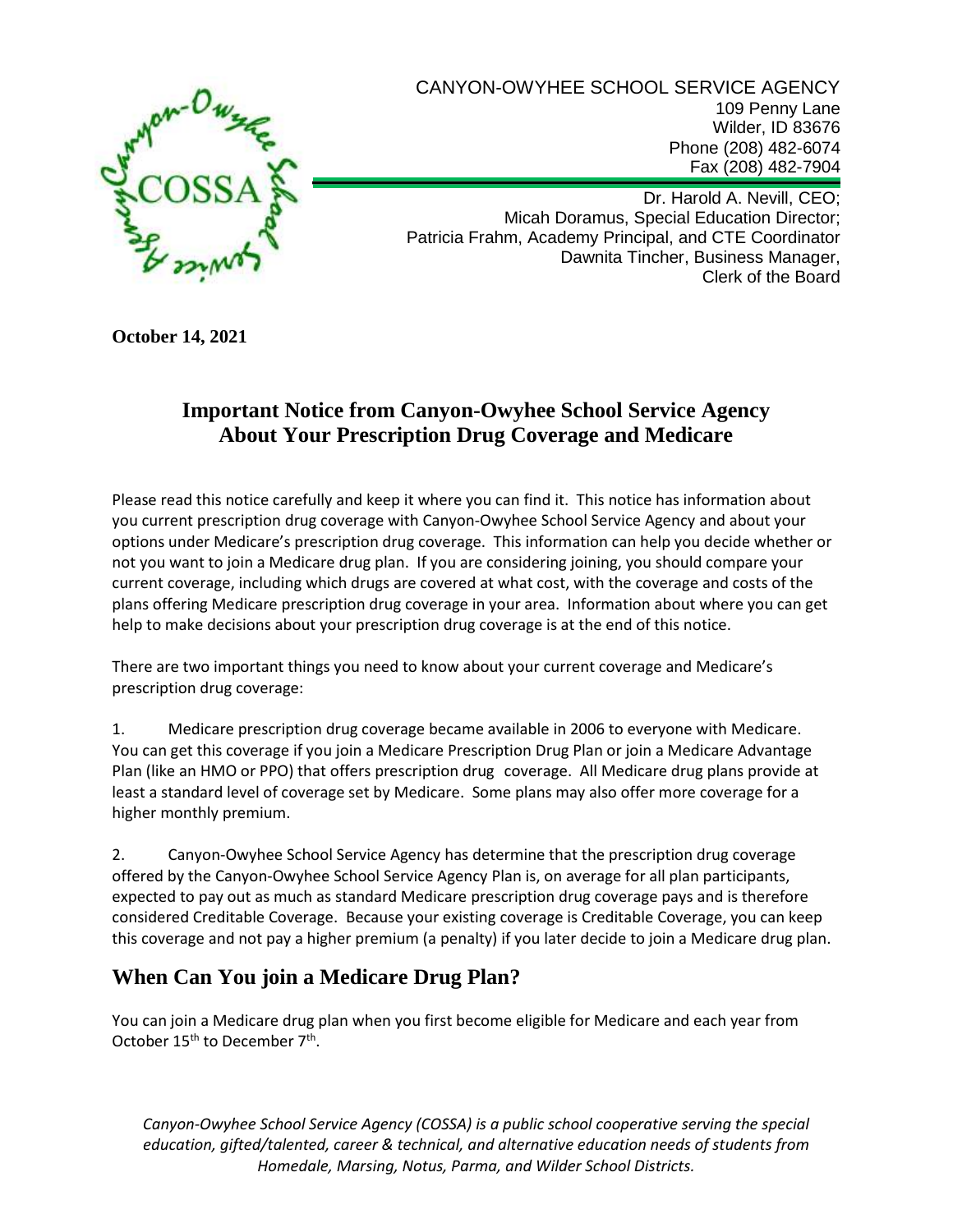However, if you lose your current creditable prescription drug coverage, through no fault of your own, you will also be eligible for a two (2) month Special Enrollment Period (SEP) to join a Medicare drug plan.

### **What Happens To Your Current Coverage if You Decide to Join A Medicare Drug Plan?**

If you decide to join a Medicare drug plan, your current Canyon-Owyhee School Service Agency coverage plan may be affected. *See* pages 7- 9 of the CMS Disclosure of Creditable Coverage To Medicare Part D Eligible Individuals Guidance which outlines the prescription drug plan provisions/options that Medicare eligible individuals may have available to them when they become eligible for Medicare Part D.

If you do decide to join a Medicare drug plan and drop your current Canyon-Owyhee School Service Agency coverage, be aware that you and your dependents may not be able to get this coverage back.

### **When Will You Pay A Higher Premium (Penalty) To Join A Medicare Drug Plan?**

You should also know that if you drop or lose your current coverage with Canyon-Owyhee School Service Agency and don't join a Medicare drug plan within 63 continuous days after your current coverage ends, you may pay a higher premium (a penalty) to join a Medicare drug plan later.

If you go 63 continuous days or longer without creditable prescription drug coverage, your monthly premium may go up by at least 1% of the Medicare base beneficiary premium per month for every month that you did not have that coverage. For example, if you go nineteen months without creditable coverage, your premium may consistently be at least 19% higher than the Medicare base beneficiary premium. You may have to pay this higher premium (a penalty) as long as you have Medicare prescription drug coverage. In addition, you may have to wait until the following October to join.

# **For More Information About This Notice Or Your Current Prescription Drug Coverage…**

Contact the person listed below for further information. **NOTE:** You'll get this notice each year. You will also get it before the next period you can join a Medicare drug plan, and if this coverage through Canyon-Owyhee School Service Agency changes. You also may request a copy of this notice at any time.

#### **For More Information About Your Options Under Medicare Prescription Drug Coverage...**

More detailed information about Medicare plans that offer prescription drug coverage is in the "Medicare & You" handbook. You'll get a copy of the handbook in the mail every year from Medicare. You may also be contacted directly by Medicare drug plans.

For more information about Medicare prescription drug coverage:

*Canyon-Owyhee School Service Agency (COSSA) is a public school cooperative serving the special education, gifted/talented, career & technical, and alternative education needs of students from Homedale, Marsing, Notus, Parma, and Wilder School Districts.*